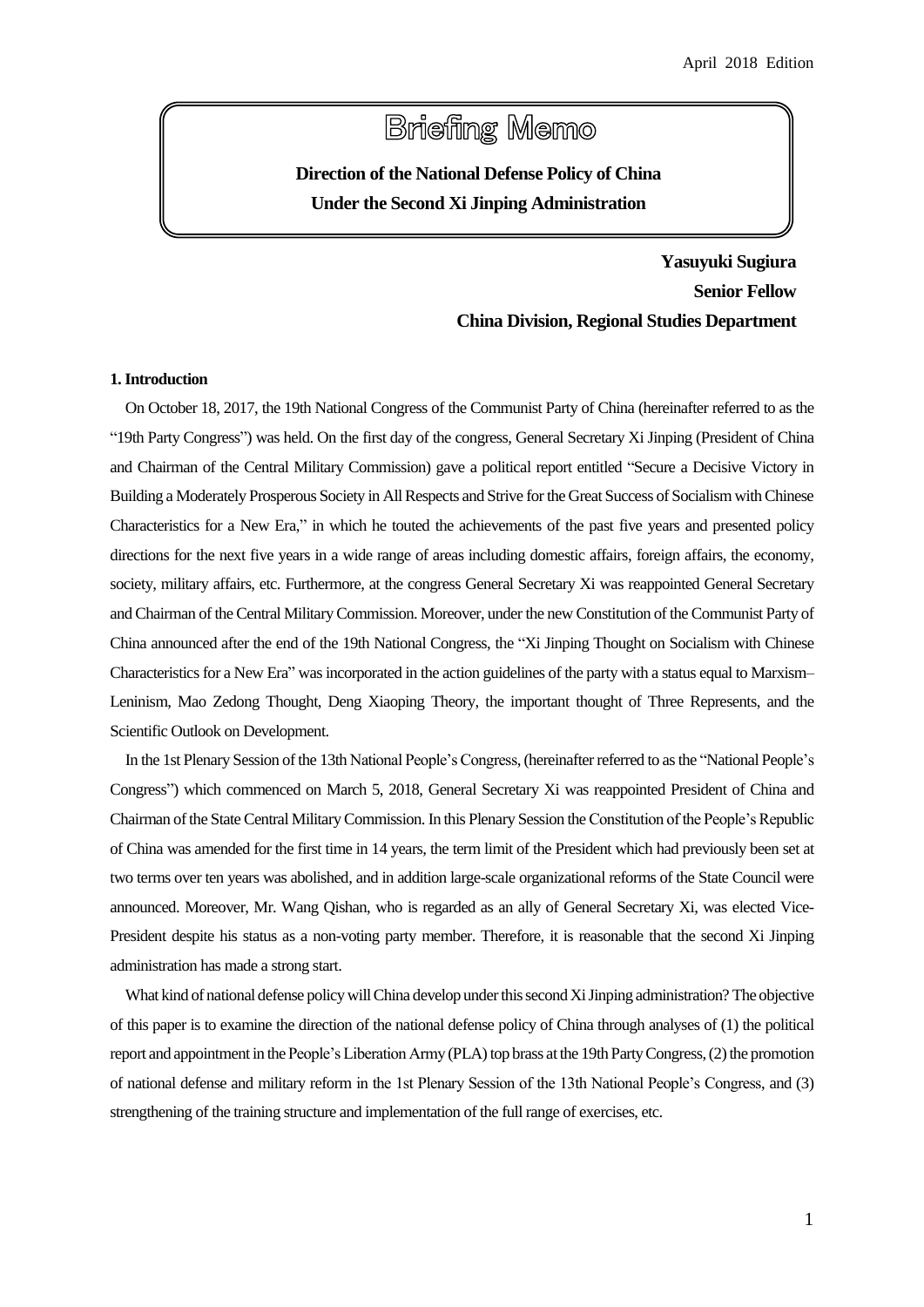### **2. Advocacy of Xi Jinping's vision for a strong military and appointment of the PLAtop brass in the 19th Party Congress**

In the political report in the 19th Party Congress, General Secretary Xi gave instructions to "establish the party's vision of a strong military for a new era within the leading position of building national defense and the military, and strictly adhere to the approaches of a politically-constructed military, reformed strong military, science and technology promoted military, and law-dependent military (building the military politically, carrying out reforms for a strong military, developing the military with science and technology, and governing the military under the law; hereinafter referred to as the "'sixteen-character' guideline")." The general provisions of the amended Party Constitution stipulated the expression "Xi Jinping's thinking on strengthening the military" and the firm adherence to the "'sixteencharacter' guideline." Furthermore, with the goal of modernization of the military, General Secretary Xi presented a roadmap based on a strategic policy in "three stages," namely (i) by the year 2020, mechanization is basically achieved, IT application has come a long way, and strategic capabilities have seen a big improvement, (ii) by 2035, the modernization of our national defense and our forces is basically completed, and (iii) by the mid-21st century our people's armed forces have been fully transformed into world-class forces. Comparing this with the fact that in December 2010 (then) Defense Minister Liang Guanglie stated that "by 2050, the modernization of our national defense and our forces is basically completed" as the third stage of the strategic policy in "three stages," it could be said that against the background of the military modernization in the last seven years, the Chinese leadership perceived that it was possible to shorten the initial plan by as much as 15 years, and isthinking that they can maintain a military equal to the military of the United States in 2050. Furthermore, the expression "strategic capabilities have seen a big improvement" was newly added, and this phrase may include the qualitative and quantitative improvement of the nuclear forces, precision strike capability using conventional weapons and operations in space, cyber and the electromagnetic spectrum. Moreover, General Secretary Xi placed importance on "comprehensively adjusting and promoting combat readiness in both traditional and new security fields," and gave instructions to improve "capabilities for joint operations based on the network information system" and "all-regions operations capabilities."

The Central Military Commission Chairman responsibility system was clearly stated in the Party Constitution amended at the Party Congress. The Central Military Commission Chairman responsibility system itself has been consistently sustained since it was clearly stated in the 1982 Constitution of the People's Republic of China, but it is said that in the Jiang Zemin and Hu Jintao eras it lost substance to such an extent that it was mocked as the "Central Military Commission Vice-Chairman responsibility system." In response to this, when General Secretary Xi was appointed Chairman of the Central Military Commission, the *PLA Daily* repeatedly insisted on the strengthening of the Chairman responsibility system. It is thought that the fact that the Central Military Commission Chairman responsibility system was clearly stated in the Party Constitution this time suggests thatGeneral Secretary Xi's control of the PLA has been further strengthened.

The structure of the PLA top brass (the Central Military Commission, each Theater Commander, the Political Commissars, each military branch Commander and Political Commissars), which takes into account the personnel reshuffle at the time of the 19th Party Congress, is as in tables 1 to 3. The series of personnel appointments were made in accordance with part of the "'sixteen-character' guideline:" "politically-constructed military, reformed strong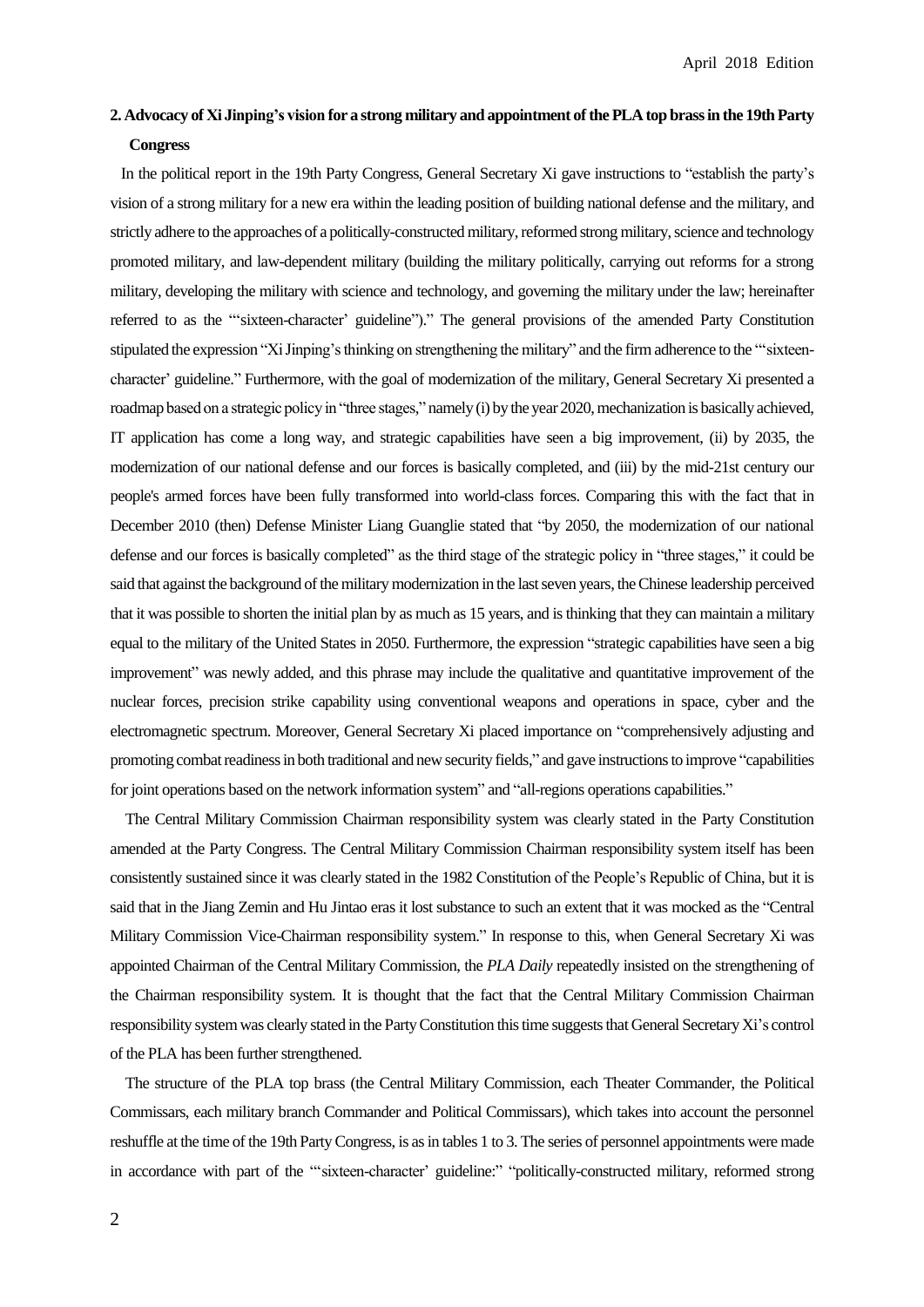military, and law-dependent military," but excluding "science and technology promoted military." When electing the members of the new Central Military Commission in a meeting of the Politburo Standing Committee in April 2017, General Secretary Xi stipulated the four policies of (i) firm adherence to political standards, (ii) concentration of preparation for war and victory in battle, (iii) optimization of the balance between each military branch, and (iv) consideration for each age group, and it can be said that of these (i) is related to the "politically-constructed military" and (ii) to (iv) are related to the "reformed strong military."

The characteristics of the current personnel reshuffle can be summarized in the following three points. First, this time the "politics," in other words the strength of loyalty to the Communist Party of China and General Secretary Xi, was given top priority. The relationships between General Secretary Xi and the generals in the PLA could be classified into the following three types. The first type are the people who have a close personal relationship with General Secretary Xi based on the background of family relationships, etc. General Zhang Youxia, who was appointed Central Military Commission Vice-Chairman this time, is considered a typical example of this type because his father General Zhang Zongxun was a comrade-in-arms of Xi Zhongxun, the father of General Secretary Xi. The second type are the people who have experience of working with General Secretary Xi in some form during the period when he worked in regions such as Fujian province, Zhejiang province, Shanghai, etc., before he was appointed a member of the Central Politburo Standing Committee. General Xu Qiliang, who has been retained as Central Military Commission Vice-Chairman and became the first person from the Air Force to rise to the top of a uniformed organization, Director of the Political Work Department Miao Hua, Ground Force Commander Han Weiguo, Air Force Commander Ding Laihang, etc. are considered typical examples of this type. The third type are the people who were promoted to general or selected for major posts after General Secretary Xi was appointed Chairman of the Central Military Commission. Defense MinisterWei Fenghe,Chief of the Joint Staff Dept.Li Zuocheng, and Zhang Shengmin are considered typical examples of this type. Especially, Zhang Shengmin, who was the Secretary of the Central Military Commission Discipline Inspection Commission, was also appointed a member of the Central Military Commission though he was a Lieutenant General and was immediately promoted to general.

The second point is that while top priority was given to the political nature, General Secretary Xi respected military expertise in accordance with the "reformed strong military" in the series of personnel appointments, and personnel deployments were carried out in order to contribute to the strengthening of the joint operation structure. The present members of the Central Military Commission have been appointed from each of the Ground Force, Navy, Air Force, and Rocket Force, although General Miao Hua from the Ground Force is treated as a member of the Navy. Furthermore, regarding the theater commanders, who were previously always from the Ground Force, in January 2017 Lieutenant General Yuan Yubai became the first officer from the Navy to be appointed Southern TheaterCommander, and in addition General Yi Xiaoguang became the first officer from the Air Force to be appointed Central Theater Commander.

The third point isthat the status of the Central Military Commission Discipline Inspection Commission, the central institution for the anti-corruption movement in the military in accordance with the "law-dependent military," is improving, as is clear from Zhang Shengmin becoming a member of the Central Military Commission. As a result of the military reform, the Central Military Commission Discipline Inspection Commission, which had been no more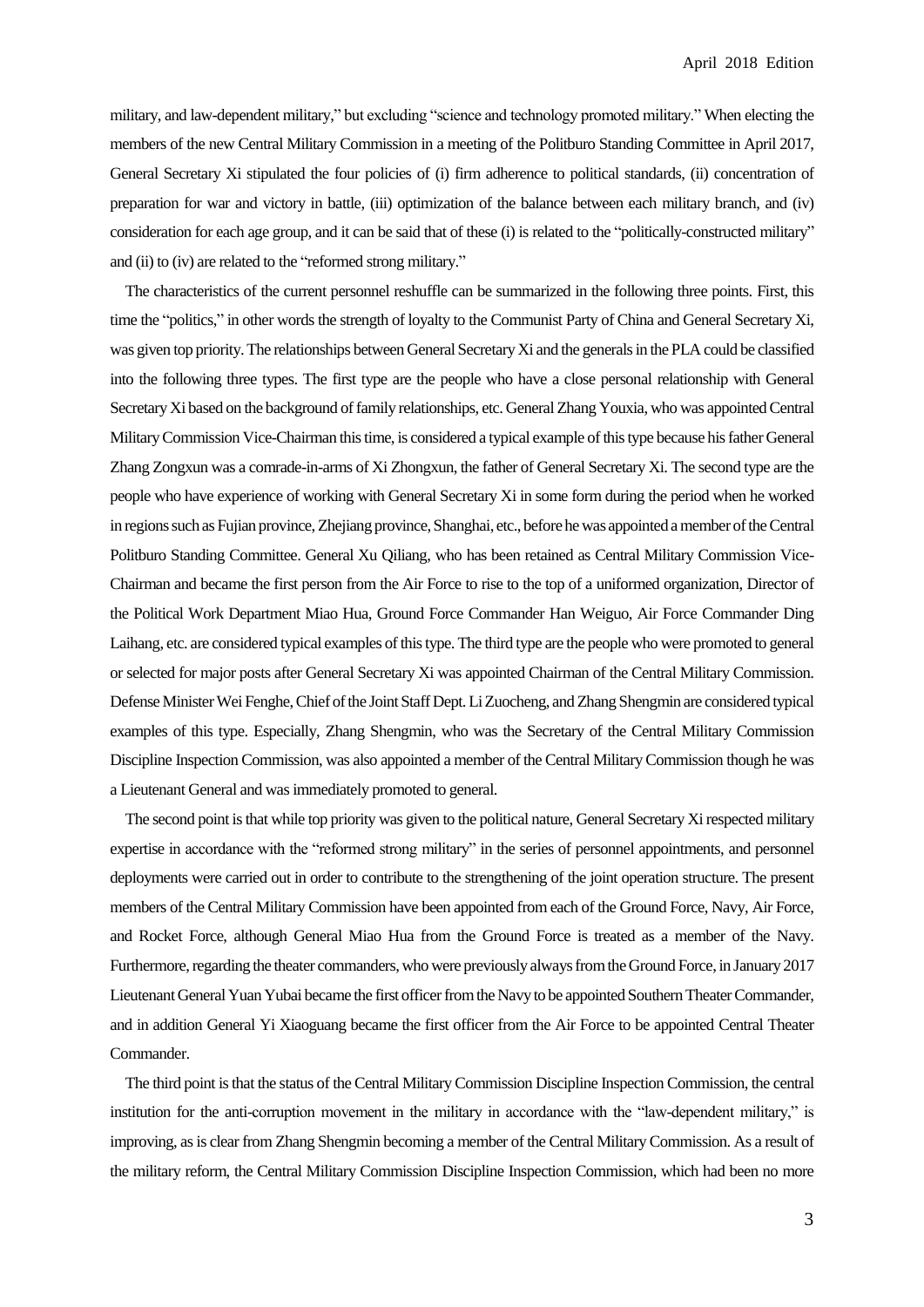than one division of the General Political Department under the four general departments structure, was elevated to an independent institution under the direct jurisdiction of the Central Military Commission. It should be said that the fact that its top leader, Zhang Shengmin, became a member of the Central Military Commission further consolidated the position of the Discipline Inspection Commission.

| <b>Title</b>             | <b>Name</b>              | Post (s), rank, and home military branch                                                                                                                                                                                          |
|--------------------------|--------------------------|-----------------------------------------------------------------------------------------------------------------------------------------------------------------------------------------------------------------------------------|
| <b>Chairman</b>          | Xi Jinping               | Party General Secretary, President                                                                                                                                                                                                |
| Vice-<br><b>Chairman</b> | Xu Qiliang               | Member of the Party Central Politburo. General. Air Force.                                                                                                                                                                        |
| Vice-<br><b>Chairman</b> | <b>Zhang Youxia</b>      | Member of the Party Central Politburo. General. Ground Force.                                                                                                                                                                     |
| <b>Member</b>            | Wei Fenghe               | Defense Minister. Member of the Party Central Committee. General. Rocket Force.                                                                                                                                                   |
| <b>Member</b>            | Li Zuocheng              | Chief of the Joint Staff Dept. (appointed August 2017), Member of the Party Central<br>Committee, General, Ground Force.                                                                                                          |
| <b>Member</b>            | Miao Hua                 | Director of the Political Work Department (appointed September 2017), member of<br>the Party Central Committee. General. Transferred from the Ground Force to the<br>Navy.                                                        |
| <b>Member</b>            | <b>Zhang</b><br>Shengmin | Secretary of the CMC Discipline Inspection Commission, Deputy Secretary of the<br>Party's Central Commission for Discipline Inspection. Member of the Party Central<br>Committee. General (promoted November 2017). Rocket Force. |

Table 1: Members of the 19th Central Military Commission

Table 2: Commander and Political Commissars in each Theater

| Name of<br>theater                | <b>Commander (rank and home military</b><br>branch)                                                                    | <b>Political Commissars (rank and home military</b><br>branch)                                                     |
|-----------------------------------|------------------------------------------------------------------------------------------------------------------------|--------------------------------------------------------------------------------------------------------------------|
| <b>Eastern</b><br><b>Theater</b>  | Liu Aojun (General, Ground Force), member<br>of the Party Central Committee                                            | He Ping (Lieutenant General, Ground Force).<br>Appointed September 2017. Member of the Party<br>Central Committee. |
| <b>Southern</b><br><b>Theater</b> | Yuan Yubai (Lieutenant General, Navy),<br>member of the Party Central Committee                                        | Wei Liang (General, Ground Force).                                                                                 |
| Western<br><b>Theater</b>         | Zhao Zongqi (General, Ground Force),<br>member of the Party Central Committee                                          | Wu Duzhou (Lieutenant General, Ground Force),<br>member of the Party Central Committee.                            |
| <b>Northern</b><br><b>Theater</b> | Li Qiaoming (Lieutenant General, Ground<br>Force). Appointed September 2017. Member<br>of the Party Central Committee. | Fan Xiaojun (Lieutenant General, Air Force), member<br>of the Party Central Committee.                             |
| <b>Central</b><br><b>Theater</b>  | Yi Xiaoguang (General, Air Force).<br>Appointed October 2017. Member of the<br>Party Central Committee.                | Yin Fanglong (General, Ground Force).                                                                              |

Table 3: Commander and Political Commissars in each Military Branch

| <b>Military</b><br><b>branch</b> | <b>Commander (rank)</b>                                                                                       | <b>Political Commissars (rank)</b>                                                                                                                |
|----------------------------------|---------------------------------------------------------------------------------------------------------------|---------------------------------------------------------------------------------------------------------------------------------------------------|
| <b>Ground</b><br><b>Force</b>    | Han Weiguo (General). Promoted July 2017.<br>Appointed August 2017. Member of the Party Central<br>Committee. | Liu Lei (General). Promoted July 2017.<br>Member of the Party Central Committee.                                                                  |
| <b>Navy</b>                      | Shen Jinlong (Lieutenant General). Member of the<br>Party Central Committee.                                  | Qin Shengxiang (Lieutenant General).<br>Appointed September 2017. Transferred from<br>the Ground Force. Member of the Party Central<br>Committee. |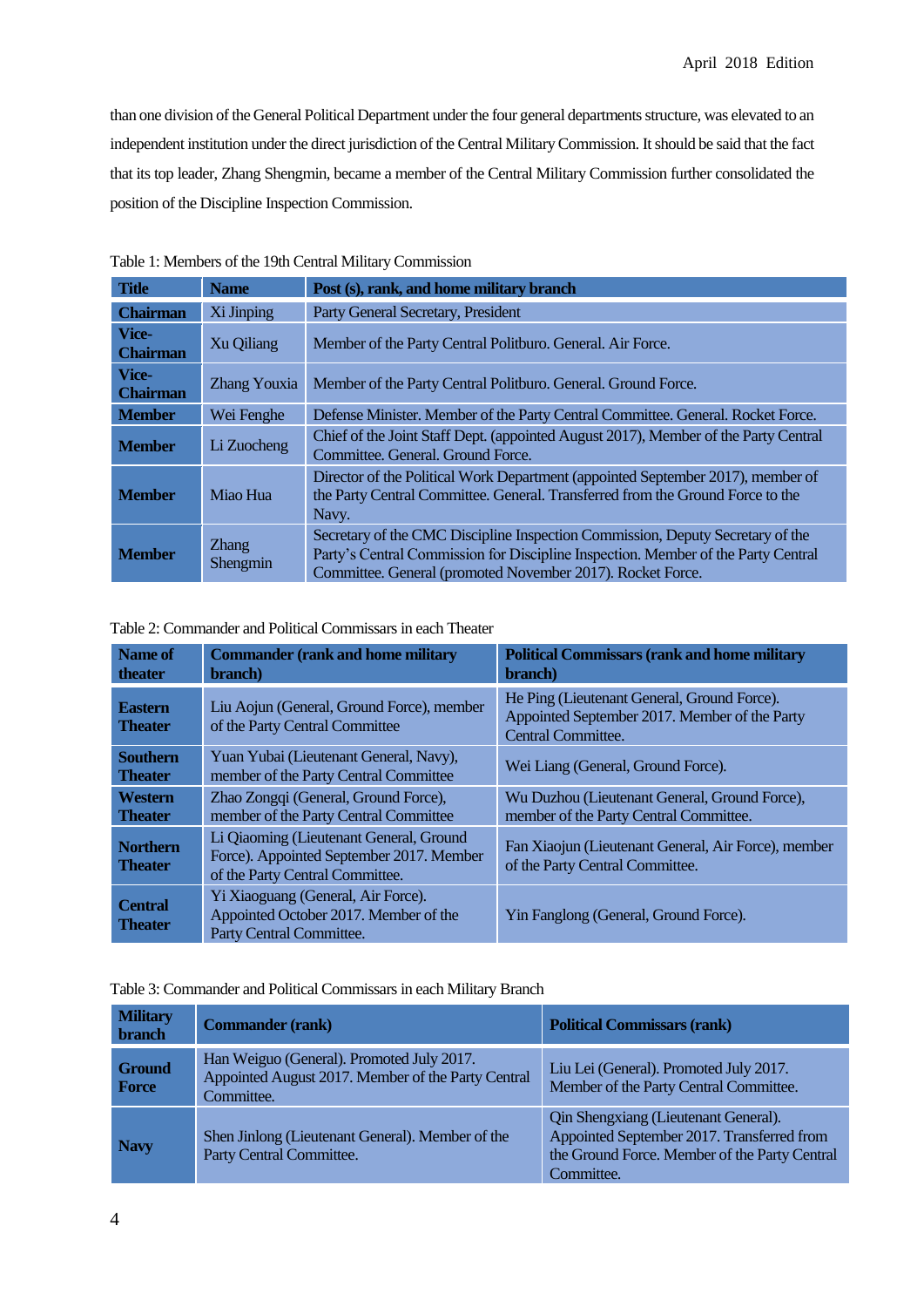| <b>Air Force</b>                            | Ding Laihang (Lieutenant General). Appointed<br>August 2017. Member of the Party Central<br>Committee.   | Yu Zhongfu (General). Promoted July 2017.<br>Member of the Party Central Committee.            |
|---------------------------------------------|----------------------------------------------------------------------------------------------------------|------------------------------------------------------------------------------------------------|
| <b>Rocket</b><br><b>Force</b>               | Zhou Yaning (Lieutenant General). Appointed<br>September 2017. Member of the Party Central<br>Committee. | Wang Jiasheng (General). Promoted July 2017.<br>Member of the Party Central Committee.         |
| <b>Strategic</b><br><b>Support</b><br>Force | Gao Jin (General). Promoted July 2017. Member of<br>the Party Central Committee.                         | Zheng Weiping (General). Appointed<br>November 2017. Member of the Party Central<br>Committee. |

\* Time of the appointmentsis based on the timing of the confirmation of the appointments in media reports.

#### **3. Progress of military reform in the 1st Plenary Session of the 13th National People's Congress**

The Report on the Work of the Government by the Premier of the State Council Li Keqiang in the 1st Plenary Session of the 13th National People's Congress indicated that the PLA succeeded in deepening the promotion of the "'sixteen-character' guideline" and basically completing the task of reducing the PLA by 300,000 troops in the past five years. Moreover, the report raised the objectives of fully enforcing the Central Military Commission Chairman responsibility system and continuing military reform. The following three points should be focused on in particular within the present military reform in the National People's Congress.

The first point is that this report emphasized once again that China should implement the strategy for militarycivilian integration and deepen reform of defense-related science, technology, and industry. The strengthening of military-civilian integration and the industrial reforms for national defense have been mentioned since the time that the military reform was initiated in November 2013, and were also indicated in the political report of General Secretary Xi at the 19th Party Congress. On March 2, before the National People's Congress, the 1st Plenary Session of the 19th Central Commission for Integrated Military and Civilian Development headed by General Secretary Xi was held and the "Outline of the Strategy for Military-Civilian Integration" and other documents were adopted. Furthermore, when General Secretary Xi participated in the Plenary Session of the Representatives of the PLA at the National People's Congress, he emphasized the necessity of accelerating the construction of an innovative structure for military-civilian integration to greatly improve the independent innovation capabilities of national defense science and technology. The military representatives at the National People's Congress also repeatedly mentioned the importance of these instructions from General Secretary Xi. It is expected that China will develop cooperative relationships between the national defense industries and civilian industries with the concept of dual-use in the new operational force, such as AI, robotics, laser weapons, cyber operations, the electromagnetic spectrum, etc. Furthermore, it is thought that due to these kinds of policiesthe lack of transparency in China's national defense costs will become more serious.

The second point is that the Ministry of Veterans Affairs was newly established as a part of the draft of the State Council organizational reforms. The Ministry of Veterans Affairs has integrated each of the responsibilities for the reemployment of veterans under the jurisdiction of the Ministry of Civil Affairs, the job transfers of the officer corps under the jurisdiction of the Ministry of Human Resources and Social Security, and the related worksin the Political Work Dept. and Logistics Support Dept. of the Central Military Commission. Improvement of the treatment of veterans had already been mentioned at the time of the announcement of the military reform in November 2013. In addition, partly because the number of troops had been reduced by 300,000 in the military reform the Xi Jinping's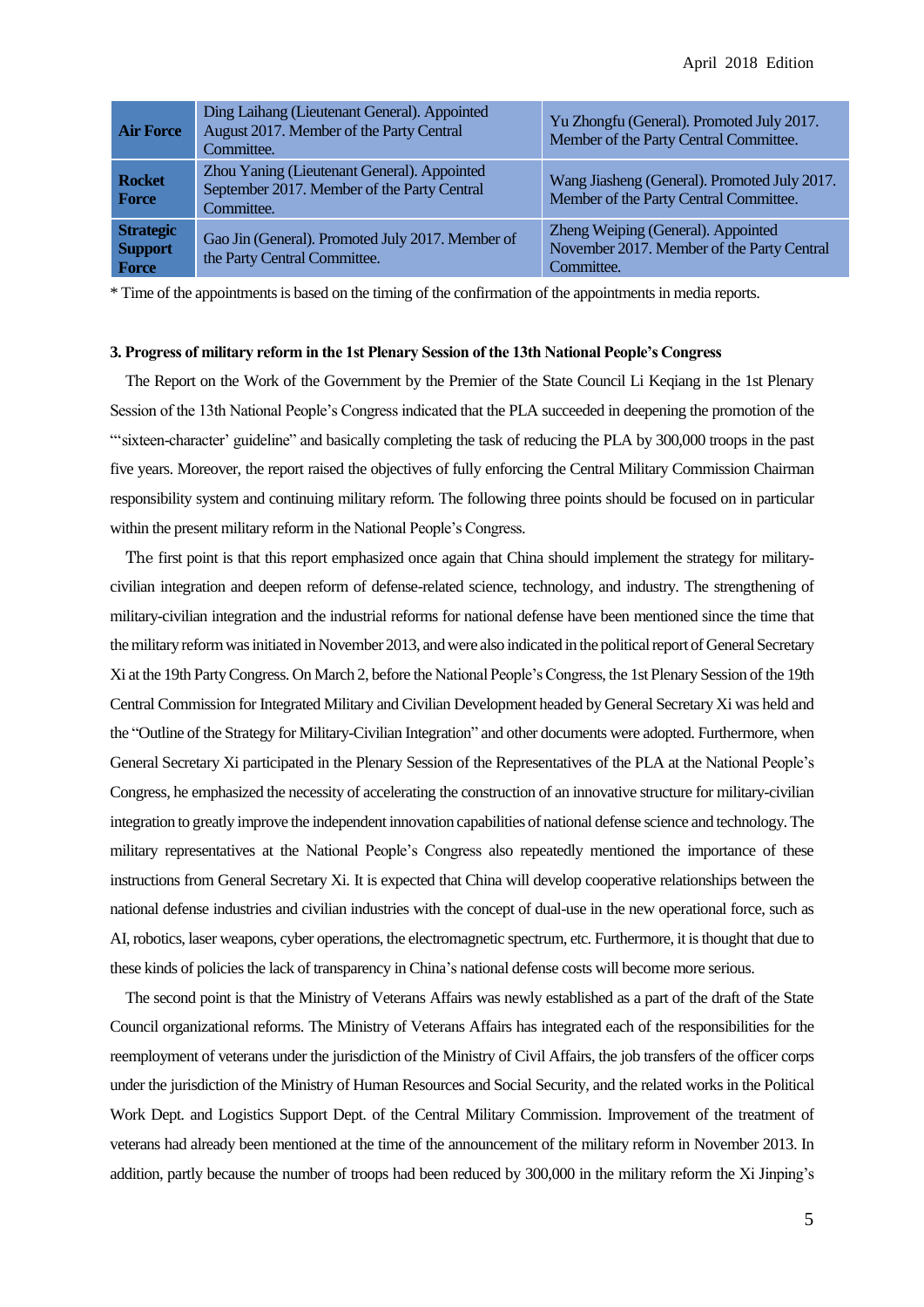leadership of the Communist Party of China is placing importance on this problem. Vice Premier of the State Council Sun Chunlan and the Director of Political Work Department Miao Hua also attended the inauguration ceremony of the Ministry of Veterans Affairs held on April 16, 2018.

The third point is that a new maritime border security management structure was built by the Central Military Commission ― People's Armed Police Force (PAP) ― China Coast Guard. In January 2018 the chain of command and control in the PAP, which had previously been under the double command of the Central Military Commission and the State Council, was centralized as an organization under the direct control of the Central Military Commission. Moreover, as a part of the administrative and law enforcement agency reforms announced after the commencement of the National People's Congress, the China Coast Guard was placed under the command of the PAP. These moves are in accordance with the policy of adjustment and rationalization of the sea and air border security management structure mechanism that was advocated at the time of the announcement of the military reform in November 2013. The meeting of the Party Central Politburo presided by General Secretary Xi on April 23, 2018 deliberated on "opinions regarding the party, government, military, police, and civilians working together to strengthen the border and solidify defense in the new era." These moves by China to build a new maritime border security structure will probably have an effect on the South China Sea issue, the Senkaku Islands issue, etc.

#### **4. Strengthening of the training structure and implementation of the full range of exercises**

After the appointment of Chairman of the Central Military Commission in November 2012, General Secretary Xi repeatedly raised the importance of a "military that is ready to fight and win wars" and continued to instruct the PLA to carry out practical combat training. In the series of military reforms as well, a variety of initiatives to strengthen the training structure in the PLA have been implemented, but these moves have gained more momentum after the 19th Party Congress.

At the end of December 2017 General Secretary Xi signed the "China People's Liberation Army Regulations on the Military Training (Trial)" (hereinafter referred to as the "Regulations on the Military Training") and these regulations were enforced from January 1, 2018. It was the first amendment of the Regulations on the Military Training for 17 years since the last amendment in 2002, and the new regulations are comprised of 11 chapters and 77 articles. Their content has not been made public, but it is considered that the military training management model will be built based on the principles of "Overall Control by the CMC, Taking the Theater Commands for the Main Fighting, Building Based on the Service Branches (the CMC would provide general management, the Theater Commands would focus on operation, and the military services would focus on the management for force building)," which are the organizational reform policies in the military reform. A senior officer in the Training and Management Department in the Central Military Commission mentioned in an interview with the *PLA Daily*, the official journal of the PLA, that these regulations thoroughly implement Xi Jinping's thinking on strengthening the military, and stated that their goal is to build world-class forces as instructed in the political report of the 19th Party Congress.

On January 3, 2018 the Central Military Commission held the "2018Mobilization Meeting for the Commencement of Training for the Whole Armed Forces." General Secretary Xi participated in the meeting and issued a command for the whole armed forces to thoroughly implement the spirit of the 19th Party Congress and the Party's vision of a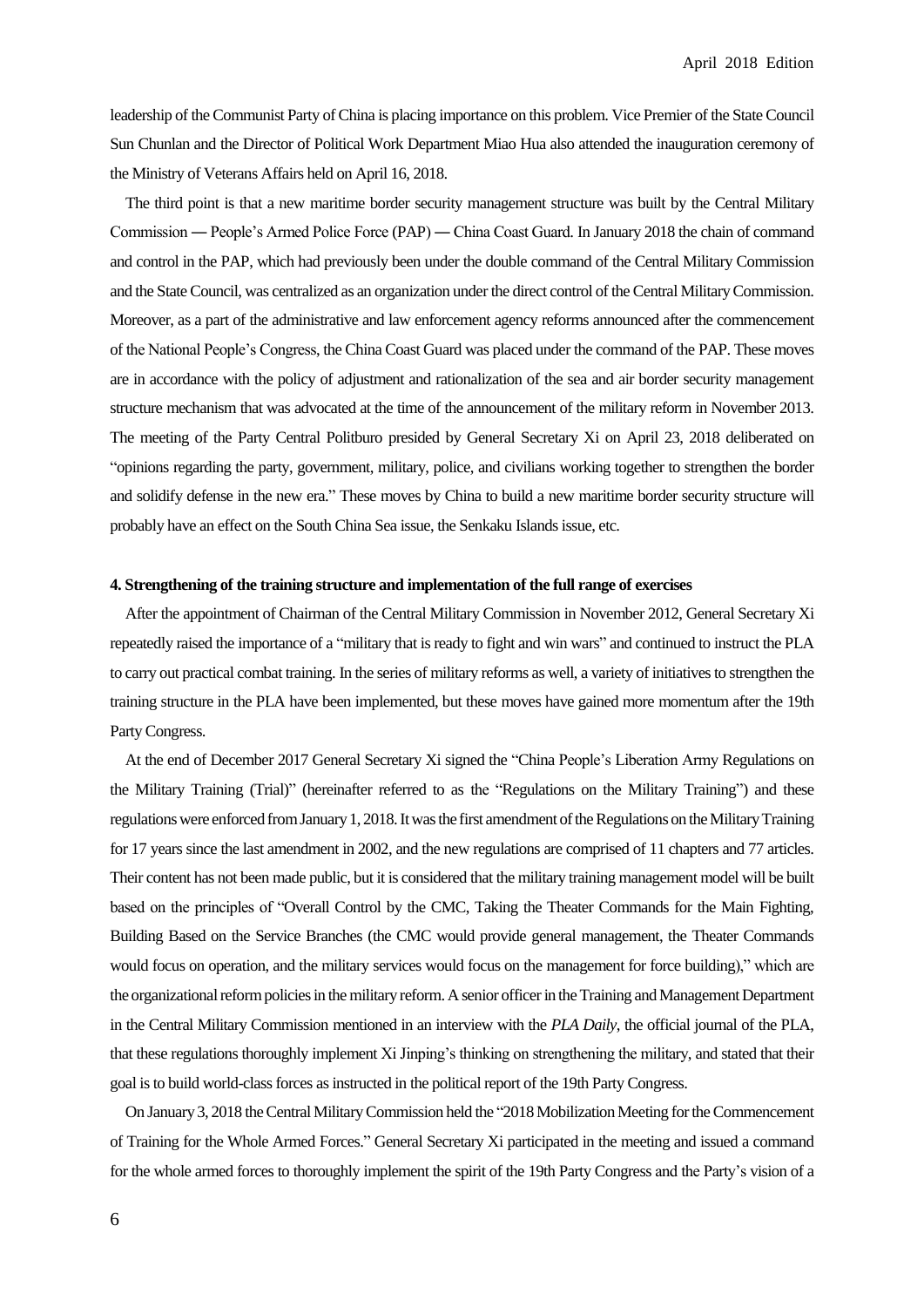strong military, strengthen all aspects of practical combat military training, and improve all capabilities for victories. At this time General Secretary Xi indicated the importance of joint operation training, and exercises by each force such asthe Ground Force, Navy, Air Force, Rocket Force, and Strategic Support Force were implemented.

On January 25 the Central Military Commission promulgated new Military Training Guidelines. The details of these Military Training Guidelines have not been made public, but the *PLA Daily* has reported that the guidelines mainly focus on building training systems and related institutional mechanisms for practical combat, joint operation, scientization and normalization, in order to actively adapt to the deepening of military reform. Furthermore, the *PLA Daily* has indicated that promulgation of the guidelines improves the level of the practical combat of the PLA and strongly helps enhance the "joint operations based on the network information system" and "all-regions operations capabilities." The senior officer in the Training and Management Department in the Central Military Commission, in the interview with the *PLA Daily*, also stated that the guidelines firmly adhered to the strengthening of joint operation training and that not only respective training by each military branch but also joint operation training at the theater level would be implemented.

On April 12, 2018 in the presence of General Secretary Xi the Central Military Commission held a fleet review ceremony in the South China Sea. Forty-eight ships, including China's first aircraft carrier the *Liaoning*, 76 combat aircraft, including the 4.5 generation jet fighter Su35 purchased from Russia, and approximately 10,000 soldiers participated in this exercise, and it has been called the largest fleet review ceremony in the history of the PRC. At this time General Secretary Xi gave instructions to thoroughly implement the Party's vision of a strong military for a new era, firmly adhere to the "'sixteen-character' guideline," and endeavor to build a world-class navy.

In addition to this, from early in 2018 the PLA has been actively implementing training. In February the South Sea Fleet implemented open sea joint air defense training. In March the Chinese Air Force carried out training involving the H-6K, Su30, Y-8, etc. in the seas surrounding Japan and at the same time implemented open sea training in the South China Sea in which the H-6K, Su30, Su35, etc. participated. In April as well, the Chinese Air Force implemented similar training in the seas surrounding Japan. On the other hand, at the theater-level, large-scale joint operation training like the "Joint Teaching" exercises, which were formerly implemented in the Military Region system, have not yet been implemented after military reform in the PLA. However, the Regulations on the Military Training and the Military Guidelines place importance on improving joint operation capabilities, and taking into account the statements of PLA officials, it should be said that there is a possibility that this kind of training will be implemented in the near future.

#### **5. Conclusion**

The conclusion of this paper is summarized into three points as below.

First, considering the fact that General Secretary Xi has bolstered his control of the PLA by establishing Xi Jinping's thinking on strengthening the military of the PLA, which recognizes the "'sixteen-character' guideline" as its core, if General Secretary Xi aims to further strengthen his power base within the Party, the PLA will become an even more powerful source of support. At the 19th Party Congress the Central Military Commission Chairman responsibility system was enshrined in the Party Constitution, and the influence of Xi Jinping became stronger regarding the